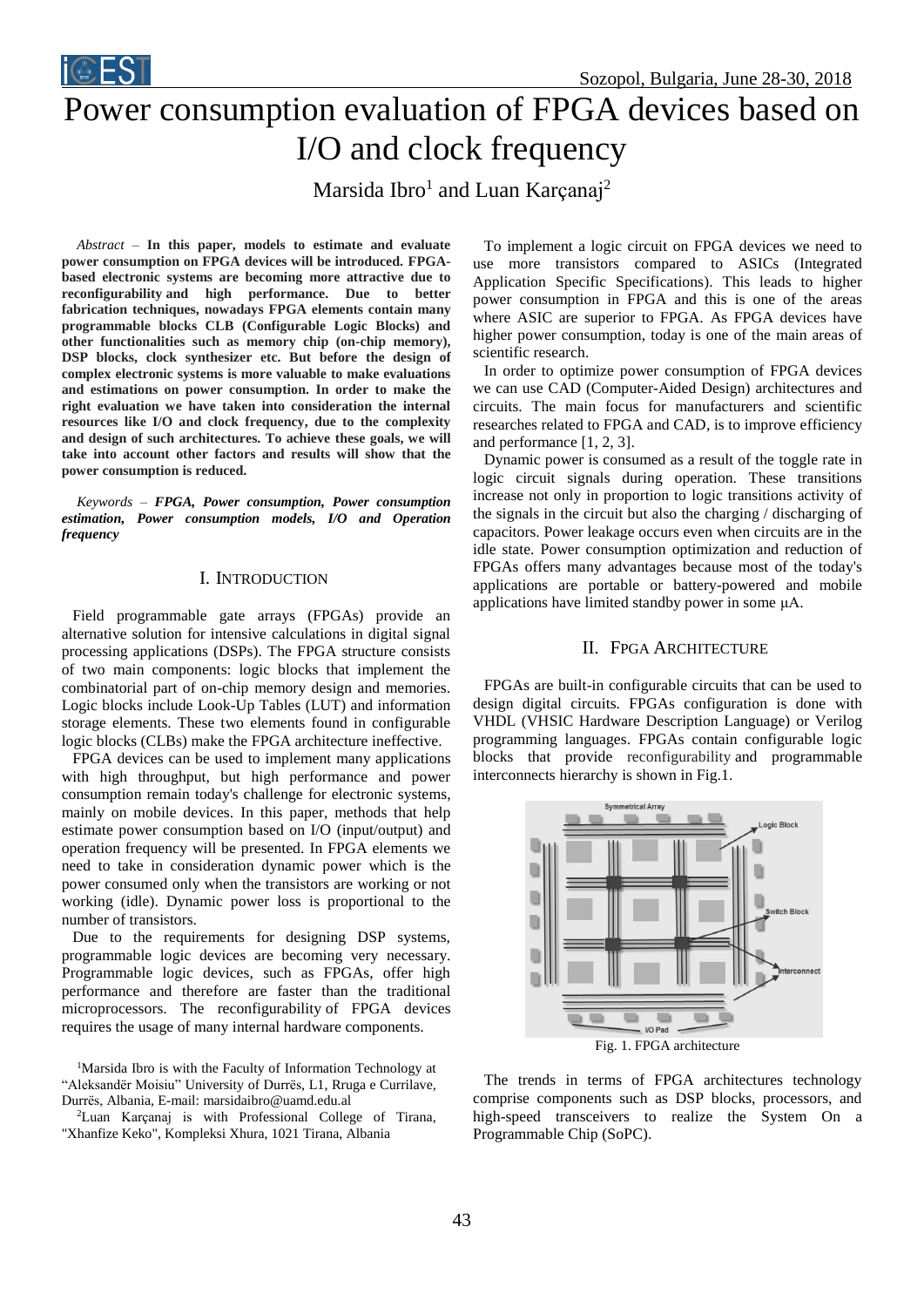

In FPGA, connections between elements are realized by elements such as SRAM (Static Random Access Memory), flash cells or EEPROMs (Electrically Erasable Programmable Read-Only Memory) that directly connect components via interconnections.

## III. RELATED WORKS

Nowadays, reducing power consumption and dynamic power leakage is a challenge on FPGA-based circuit design. One of the most effective techniques is to use partial reconfigurability. FPGA power consumption can be optimized even at the architectural level. The pipeline stages can reduce power consumption by about 25% to 40% [4, 12].

Reducing power consumption due to reconfigurability in FPGA-based DSPs is done by reducing unnecessary calculations from internal resources [5, 6]. Since FPGA architecture uses CMOS (Complementary Metal-Oxide-Semiconductor), a three level architecture is proposed for transistors. Also, different logic blocks structure using 4- LUTs with 3-inputs with multiplexers and DFFs (D flip-flop) can be used [7, 8, 9, 10].

#### IV. METHODOLOGY

To achieve accurate predictions, probability techniques are used, which are based on the conditions of transitions activity estimation for logic circuits. To reduce power consumption, following internal components have been taken into consideration like logic cells (LUT, flip-flops, and registers), interconnections, I/O cells, clock frequency and memory. The method used to measure the power consumed by any internal component in FPGA is:

- 1. Initially, we take the simplest case with the minimum number of elements, fixed toggle rate (12.5%) and constant room temperature.
- 2. While considered internal elements are variable, other components are constant to view the direct impact of each FPGA internal component. This procedure is accomplished using simulators software`s of each manufacturer.
- 3. The first element to be measured is interconnection because is used to make logic or I/O connections.
- 4. Finally, the procedure is repeated for each element. The measurement results from the proposed models are compared with the models of the manufacturers and will help to understand which components should be considered for reducing power consumption.

After using our methods, we will compare the results with those of the manufacturer's models as shown in Fig.2. To make the measurements we have used Spartan 6 kit board and Xilinx ISE Design tool. Xilinx Spartan-6 FPGA (XC6SLX9- TQG144) has 9152 logic elements, Onboard I2C serial EEPROM 24C04, MAX232 serial communication transceiver and 50 MHz Oscillator.





# V. PROPOSED MODELS FOR POWER CONSUMPTION

Now, we will introduce commonly used methods to calculate, and estimate power consumption. These methods usually use probability estimates for glitch detection and then apply the glitch reduction method using flip-flop with negative triggering impulses. Before we define the models for power consumption will use the vendor measurements shown in Fig. 3.

As mentioned before, delays caused by logic gates can be risky when this function is used to control clock impulses. Most of the models used to explain power consumption for integrated IC circuits are based on equations derived from the CMOS inverter analysis [11].



Fig. 3. FPGA components power consumption measured by vendors

In Eq. 1 is calculated the saturation current in PMOS (pchannel MOSFET) and NMOS (n-channel MOSFET) transistors:

$$
I_{DSp} = -\beta_p \left[ (V_{IN} - V_{DD} - V_{Tn})(V_o - V_{DD}) - \frac{1}{2}(V_o - V_{DD})^2 \right]
$$
  

$$
I_{DSn} = \beta_n \frac{(v_{IN} - v_{Tn})^2}{2} \tag{1}
$$
  

$$
\beta_p = k_p \frac{w_{eff}}{L_{eff}}, \quad V_{GS} = V_{IN} - V_{DD}, \quad V_{DSp} = V_o - V_{DD}
$$

where Weff is channel effective width, Leff is channel effective length,  $k_p$  is a parameter that depends on process. This factor is calculated  $k_p = \mu C_{ox}$ , where  $C_{ox}$  is oxide capacitance for unit length and  $C_{ox} = \epsilon_0 / l_{ox}$ , where  $l_{ox}$  is oxide width of CMOS gate.  $V_{Tn}$  is threshold voltage for MOSFET transistor,  $V_{GS}$  is gate-source voltage,  $V_{DD}$  is supply voltage in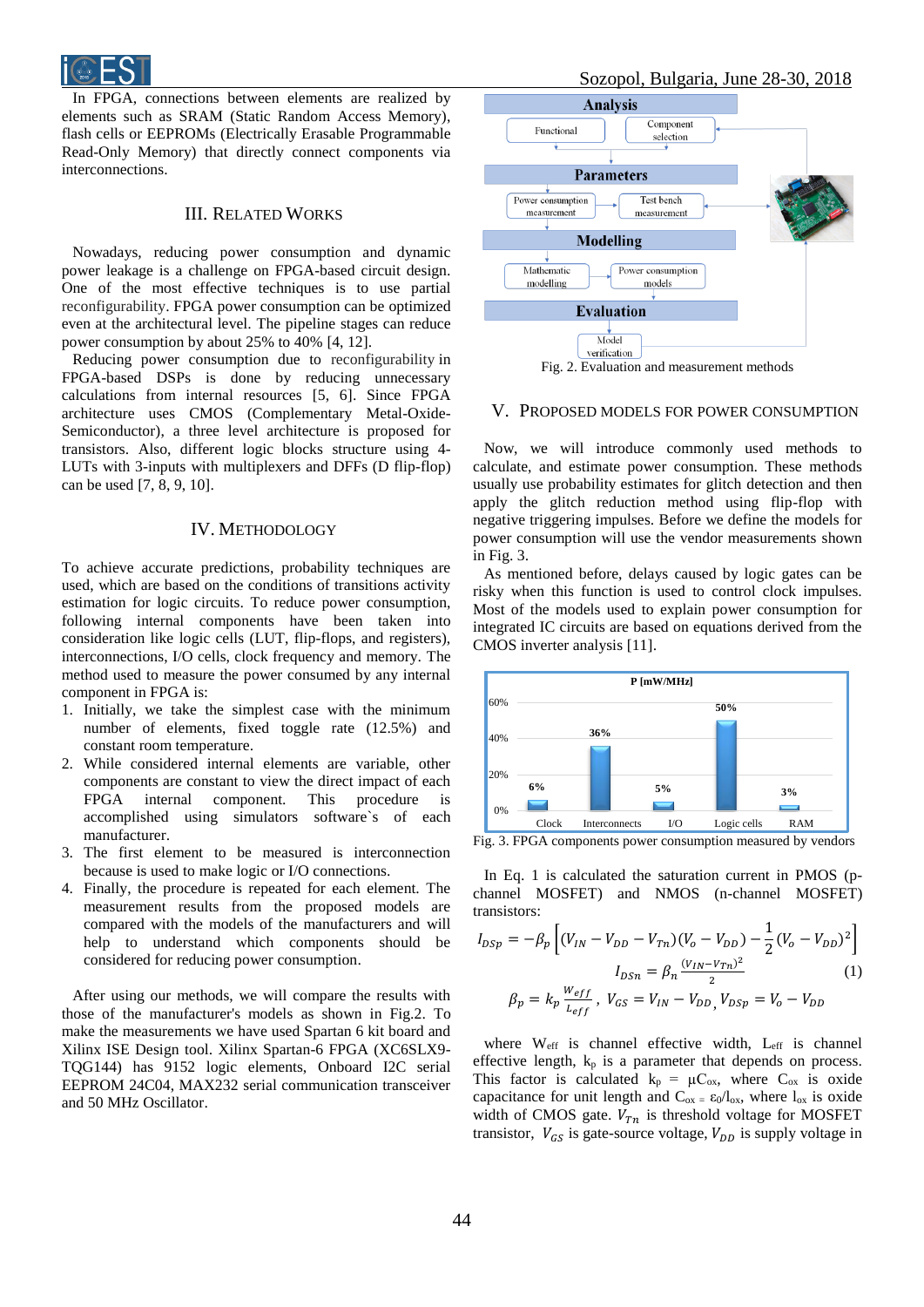

drain terminal and  $V_{IN}$  is input voltage. In Eq. 2 is calculated the static power:

$$
P_{static} = P_{leak} + P_{dp} \tag{2}
$$

Dynamic power is calculated by the equation Eq. 3:

$$
P_d = \frac{c_L v_{DD}^2}{T} = C_L \cdot V_{DD}^2 \cdot f \tag{3}
$$

where f is clock frequency.

Dynamic power consumption and I/O power dominates overall total power consumption on FPGA. Often FPGAs designs require usage of higher clock frequency f. I/O commutation for high speed data and logic switching for larger frequencies became the dominant factors in power consumption for FPGA elements [12]. To effectively reduce total FPGA power, both static and dynamic power must be addressed while ensuring the FPGA's performance still meets design requirements. Xilinx mathematical model for power consumption is:

$$
P = (M \cdot C \cdot tog_{LC} \cdot f_{max} \cdot P_{CLB}) + (G \cdot f_{max} \cdot P_{CLK}) + (L \cdot tog_{LC} \cdot f_{max} \cdot P_{LL})
$$
(4)

where M is the number of flip-flops per CLB, C is the number of CLBs, tog<sub>LC</sub> is toggle rate,  $f_{\text{max}}$  is maximum clock frequency, PCLB is power to frequency ratio of the CLB, G is the number of global clock,  $P_{CLK}$  is power to frequency ratio of the global clocks,  $L$  is the number of long lines and  $P_{LL}$  is the power to frequency ratio of the long lines.

Dynamic power consumption source is the current needed for load capacity LC charging/discharging. The average dynamic power  $P_d$  required to load capacitance charging /discharging LC during clock period T is given in Eq.5:

$$
P_d = \frac{1}{T} \int_0^T i_o(t) \cdot v_o(t) \, dt \tag{5}
$$

An extra power loss is caused due to the short circuit current. This current depends on the rising edge and input voltage drop. If we assume that the rising and falling edge are equal, the power consumed by the short-circuit current is given in the Eq.6:

$$
P_{SC} = I_{mes} V_{DD} \tag{6}
$$

Another equation relates short circuit power for short circuit is also proportional to the frequency of operation. Shortcircuit power consumption is reduced by about 20% of the total power consumption and will be given in Eq.7:

$$
P_{sc} = \frac{\beta}{2} (V_{DD} - 2V_T)^3 \tau f
$$
 (7)

Input/output (I/O) elements allow logic circuits in FPGA devices, to communicate with external devices. I/O circuits are important because can limit the speed of the circuit and power consumed. There are several types of I/O circuits, such as input and output buffers, clock distribution, a clock buffer, and low-swing I/O [13, 14]. For circuits that contain several I/O, dynamic power consumption is calculated in Eq.8:

$$
P_{input} = \alpha \cdot N_i \cdot E_{ii} \cdot f \tag{8}
$$

where  $\alpha$  is transition states, N<sub>i</sub> the input numbers, E<sub>ii</sub> is internal energy in W/Hz and f is operation frequency.

Dynamic power consumption by the output circuit is expressed in Eq.9:

$$
P_{dinamike} = \alpha (N_o E_{io} + N_o C_o \cdot V_{DD}^2) \cdot f \tag{9}
$$

## VI. RESULTS AND DISCUSSIONS

A critical element in electronic circuits reliability is that a part of power is transformed in heating during the operation. Thermal characteristics of a circuit depend on equipment and used packaging, operating temperature, and operating current. Although these two factors, the power and time of the delay, are related to each other, differ in function of the power supply voltage. It is therefore very important to predict the performance with the increase of the delay time when the food source is reduced. This is important since the use of food resources at the level. low impact on the reduction of power consumption. Using the ring oscillators, we measure the current, voltage over frequency to obtain the maximum delay when using the lowest possible supply voltage.

Fig. 4 shows the block diagram of the ring oschillator which will be used for Spartan-6 device.



Fig. 4. Block diagram of ring oscillator

To measure the power consumed we follow the steps below: 1) we estimated power consumption of the designed circuit, 2) we calculated the maximum power for the device and 3) packaging and compare it with the estimated power values and with power measured by manufacture simulator. Based on the mathematical models we have used Xilinx ISE Design to make a comparison between our models and the manufacture tools to evaluate power consumption.



Fig. 5. Power measurements for different supply voltages and Current measurements of the clock signal for different used number of DFFs